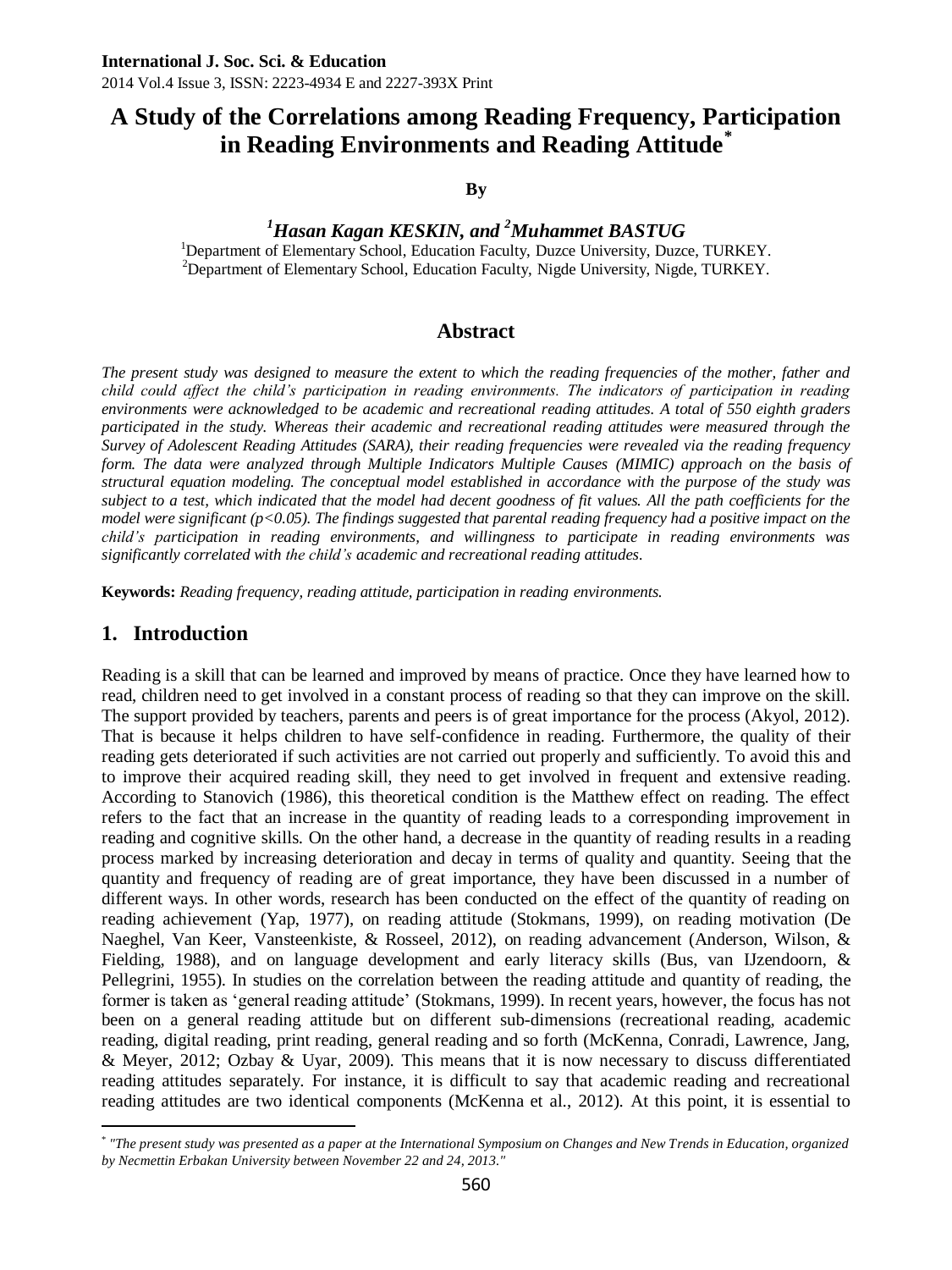know whether different reading attitudes can be used as indicators of participation in reading environments. All things considered, it is evident that a closer look is needed for the correlations between the reading attitude and other variables. The reason for this is that children"s reading attitudes are a factor in their school performance (Keskin, 2013).

Attitude is a learned product of a cognitive process and has an influence on behaviors (Ajzen, 2005; Hogg & Vaughan, 2011). Most human attitudes arise from a direct interaction with the attitude object. Positive or negative experiences with the attitude object determine the type of the attitude one has towards that object (Hogg & Vaughan, 2011: 197). On the other hand, Zajonc (1968) points to "the exposure effect", maintaining that attitudes are formed as a result of many times of exposure to the attitude object (as cited in Hogg & Vaughan, 2011). When the reading frequency is considered as exposure to reading, the argument seems to suggest that the reading frequency is a factor in reading attitude. Even so, Hogg and Vaughan (2011) argue that one should have positive experiences in order for this interaction through exposure to bring about positive attitudes. Reading is no exception in this respect. According to McKenna, Kear and Ellsworth (1995), the reading attitude is shaped by previous reading experiences and by one"s perceptions of and beliefs about the outcome that is derived from reading. As for family environment, it is an important variable in the process by which reading experiences affect attitudes. That is because children regard their parents as a source of learning that involves a number of learning types (Hogg & Vaughan, 2011: 200). A study by Rena, Abedalaziz and Leng (2013) demonstrated a correlation even between authoritative parental attitudes and the child"s reading in his/her free time. Considering this, it is quite important to reveal the effect of parents on children"s acquisition of anything that involves reading.

Parents' doing literacy practice with their children has a considerable effect on their children's development of an attitude to reading and writing (Hume, Lonigan, & McQueen, 2012). According to DeBaryshe (1995), parents are role models for their children; thus, they should get involved in such activities as literacy practice and library visits so that their children can develop a positive attitude to reading. Gunes (2013) recommends that reading activities at home should be planned collaboratively by parents and children; in this way, children can experience the entertaining aspect of reading. In addition, having a reading attitude has an influence on one's reading motivation. Thus, it can be argued that the frequency and quantity of reading has an indirect effect on the reading motivation through the reading attitude. In their study, Schaffner, Schiefele and Ulferts (2013) discovered that the quantity of reading serves as full mediator for the reading motivation, which suggests that those students who are involved in more extensive reading are more likely to have positive reading attitudes. This is also the case for recreational reading. In fact, McKenna et al. (1995) draw attention to the importance of reading experiences for the process by which recreational reading attitudes are developed. Similarly, Hong Ng, Chai and Yee (2010) conducted a study on a Facebook-assisted reading curriculum. Although the participants in the control group did not experience a change, those in the experimental group had significant improvements in their recreational reading attitudes.

It is possible to classify reading attitudes into two main components, namely academic reading and recreational reading (McKenna et al., 2012). Studying the correlation between non-academic free reading activities and the general reading attitude, Stokmans (1999) reported that the reading attitude had a positive influence on the reading behavior. In their study, Cloer and Pearman (1992) asserted that male students" negative reading attitudes to academic and recreational reading were associated with their low reading achievement. In addition, it has been observed that there are strong correlations between different reading attitudes. Bastug and Keskin (2013) carried out a study on the adaptation of a scale and found a considerably strong correlation between academic reading and recreational reading. The finding is important in that it demonstrates the connection between different reading attitudes.

Children"s literacy skills are heavily influenced by their participation in literacy activities, or in an environment rich in literacy activities, and by their involvement in particular activities during the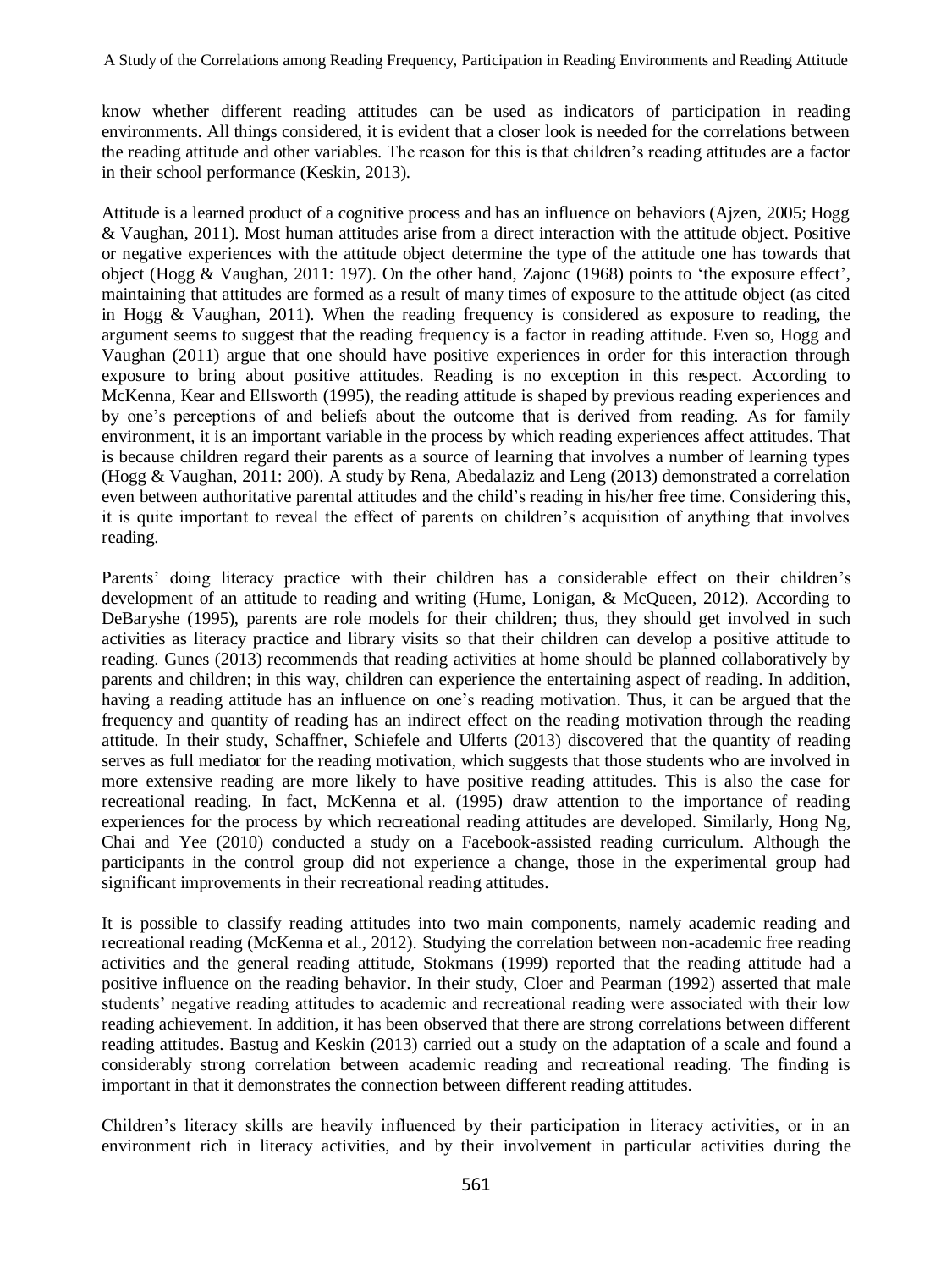preschool period (Levitt & Red Owl, 2013). Therefore, reading activities at home enable children to spend more time in reading environments. Even so, it is less clear how the frequency of the reading activities undertaken by parents or children themselves affects children"s willingness to participate in such environments. This is the reason why children's willingness to participate in reading environments was accepted as the latent variable in the model established in the present study. The model was established in reference to the theory by Joreskog and Goldberger (1975).

Knowing the factors in students" participation in reading environments provides invaluable data for both parents and teachers. The idea is to use the extents to which children have academic and recreational reading attitudes as an indicator on the basis of the interplay between attitudes and behaviors. That is because a positive reading attitude has a direct influence on one"s reading performance (Hong Ng et al., 2010). Therefore, the present study acknowledged academic and recreational reading attitudes as indicators of children"s participation in reading environments and was designed to determine the extent to which the reading frequencies of the mother, father and child could affect participation in reading environments

# **2. Methodology**

The present study was designed as a quantitative one and based on the correlative survey model Structural Equation Modeling (SEM) is often used in correlative survey models to reveal explanatory and predictive correlations between observable and latent variables. The present study was based on the MIMIC approach, a particular type of SEM, for there were variables of different types and nature (Joreskog & Goldberger, 1975).

### *Participants*

The study contained a total of 550 eighth graders, 261 of them being female and the remaining 289 being male, from the city center of Konya, Turkey. There is a lack of consensus on the size of sample in studies of structural equation modeling. According to Hair, Anderson, Tatham and Black (1998), each parameter in a scale should be answered by at least 10 people in order for data to be distributed normally (p. 604). According to Bentler and Chou (1987), however, the proportion "5:1" should be ensured for free parameters. The sample size in the present study meets both of the criteria.

#### *Data Collection*

The data for the study were collected through two different measurement tools. The first one was the reading frequency form, which was intended to measure the reading frequencies of students and parents. The form had categorical values. The second one was the Survey of Adolescent Reading Attitudes (SARA), which was developed by McKenna, Conradi, Lawrence, Jang and Meyer (2012) and adapted to Turkish by Bastug and Keskin (2013). The Turkish version of the form had 15 items and four dimensions. The dimensions were as follows: recreational reading in digital settings (RD), recreational reading in print settings (RP), academic reading in print settings (AP), and academic reading in digital settings (AD). As for the present study, only the items that measured AP and RP attitudes were used. The Cronbach"s alpha coefficients were as follows: 0.691 for the whole scale, 0.802 for RD, 0.690 for RP, 0.660 for AP and 0.623 for AD. The two dimensions to be used for the present study, AD and RD, were subject to another analysis of reliability, which yielded the following findings:  $\alpha=0.71$  for academic reading attitude (AP) and  $\alpha$ =0.72 for recreational reading attitude (RP). The items in both dimensions had a reliability coefficient of  $\alpha$ =0.83 as a whole.

#### *Data Analysis*

After the data were computerized, they were subject to an analysis through the MIMIC (Multiple Indicators and Multiple Causes) approach. Involving multiple causes of and multiple indicators of the latent variable and including both observable and latent variables, the MIMIC approach is a specific type of structural equation modeling that is used for making predictions on the latent variable (Baldemir,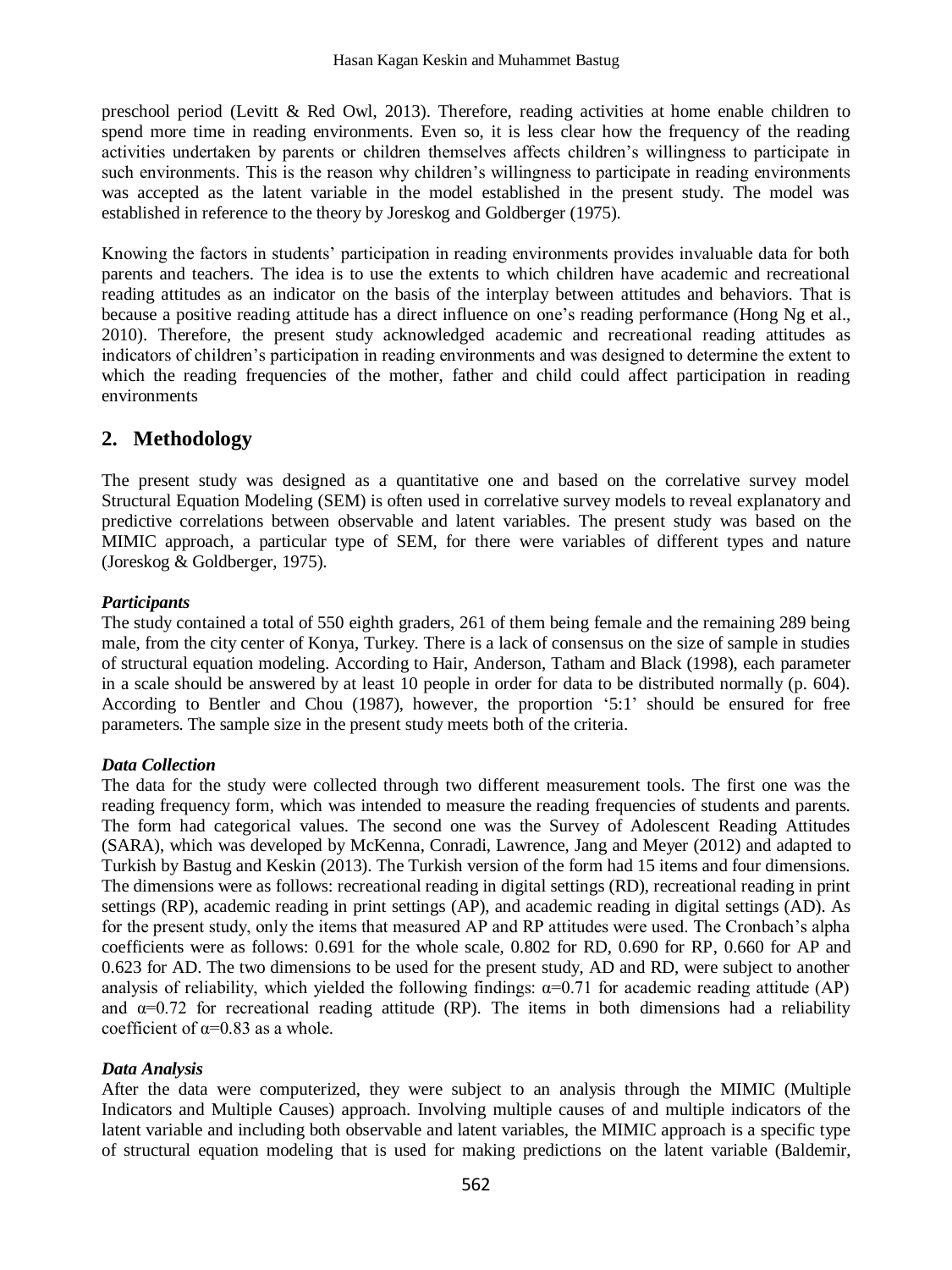Ozkoc, & Isci, 2009; Joreskog & Goldberger, 1975; Schumacker & Lomax, 2004; Urbán & Demetrovics, 2010). Especially used for making predictions in studies on economics (Baldemir et al., 2009; Breusch, 2005), the approach is also employed for studies in the field of health (Urbán & Demetrovics, 2010) and education (Lin, Lawrence & Gorrell, 2003). In addition, LISREL was used for testing how well the model fit (Joreskog & Sorbom, 2006). The conceptual structure for the model is presented in Figure 1.



*Figure 1*. The Conceptual MIMIC Model

The conceptual MIMIC model identifies "the reading frequency of students (OGSK)", "the reading frequency of the father (BABASK)" and "the reading frequency of the mother (ANASK)" as the causes of the latent variable "participation in reading environments (OKORTKTL)", and the observable variables "academic reading (AP)" and "recreational reading (RP)" as the indicators of attitude.

#### **3. Results**

| THOIC IT DESCRIPTED THREES TOP THE ONDER THOIC THE HORSES |             |               |             |          |         |
|-----------------------------------------------------------|-------------|---------------|-------------|----------|---------|
| Variables                                                 | ANASK       | <b>BABASK</b> | <b>OGSK</b> | AP       | RP      |
| <b>ANSK</b>                                               |             |               |             |          |         |
| <b>BABASK</b>                                             | $.456**$    | 1             |             |          |         |
| <b>OGSK</b>                                               | $.366^{**}$ | $.420**$      | 1           |          |         |
| AP                                                        | $.264***$   | $.304***$     | $.344***$   | 1        |         |
| RP                                                        | $.382**$    | $.377***$     | $.629***$   | $.532**$ | 1       |
| X                                                         | 2.70        | 2.641         | 2.980       | 4.460    | 4.54    |
| SS                                                        | .821        | .883          | .707        | 1.062    | 1.215   |
| Kurtosis                                                  | $-.452$     | $-.316$       | $-.529$     | $-.829$  | $-.907$ |
| <b>Skewness</b>                                           | $-.218$     | $-.582$       | .528        | .630     | .277    |
|                                                           |             |               |             |          |         |

**Table 1: Descriptive values for the observable variables in the model**

\*\* Correlations are significant at the level of 0.01.

Note: OGSK= the reading frequency of the student, BABASK= the reading frequency of the father,  $ANASK =$  the reading frequency of the mother,  $(AP) =$  academic reading,  $(RP) =$  recreational reading.

Table 1 presents the descriptive values for the observable variables in the model. There were positive and significant correlations between the variables. In addition, the kurtosis and skewness values satisfied the normality assumptions (-1.96 to +1.96). Seeing that the data were suitable for analysis, the MIMIC Model was subject to an analysis. The results are presented in Figure 2.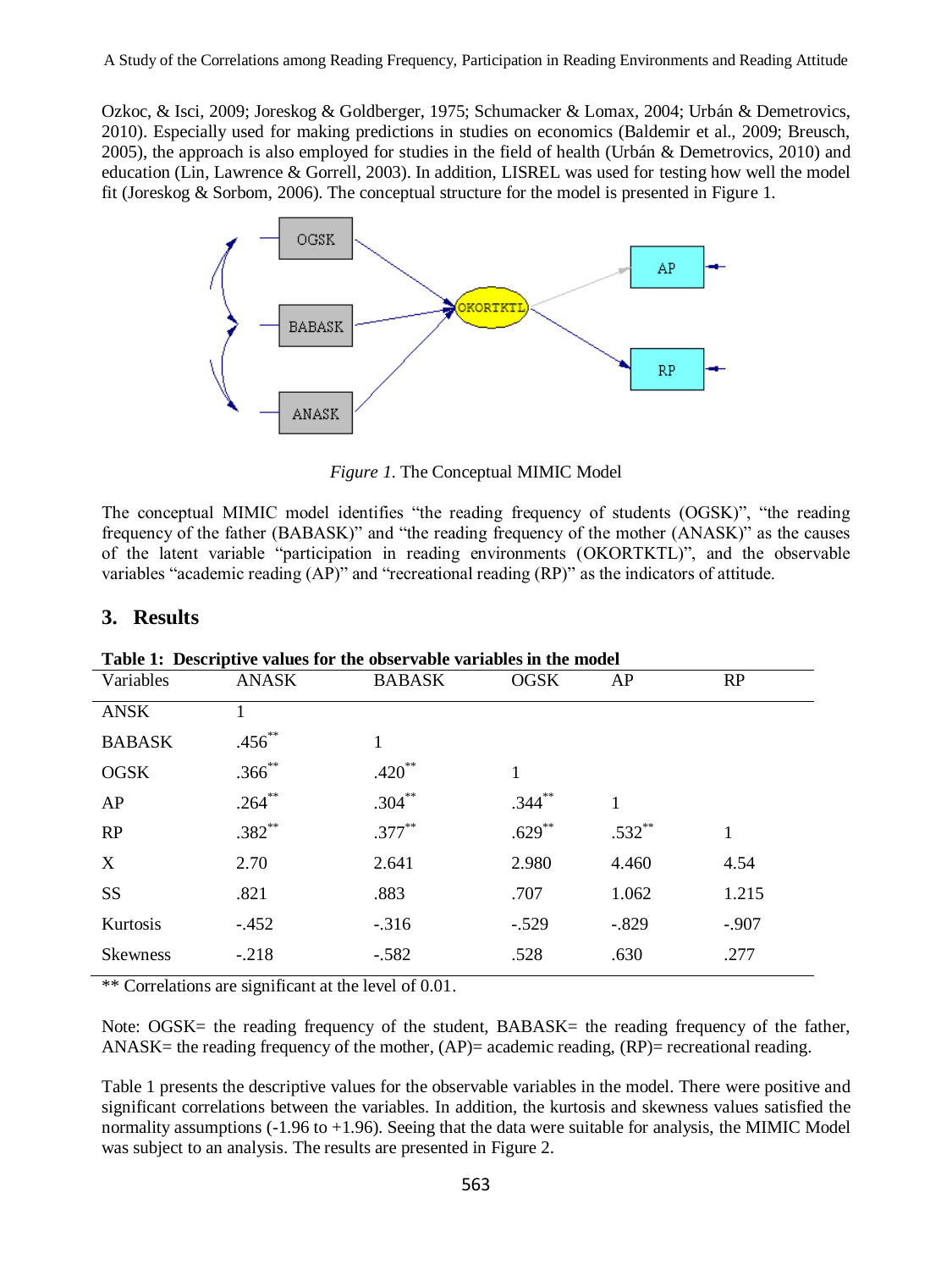

Chi-Square=3.24, df=2, P-value=0.19838, RMSEA=0.034

*Figure 2*. Reading Frequency, Participation in Reading Environments and Reading Attitude

The Chi-Square value for the model was  $\chi^2 = 3.24$ , df=2, p=0.198 and *p* was significant (p>0.05). This is called badness of fit index in structural equation modeling, and what is desirable, in contrast to traditional tests of significance, is an insignificant *p* value (Cokluk, Sekercioglu, & Buyukozturk, 2012:267; Kline, 2011). In other words, the *p* value suggested a perfect fit between the data and the model. Similarly, the Normed Chi-Square  $(\chi^2$ /sd), another value for the model, suggested that the model had good fit  $(\chi^2/\text{sd} = 1,62)$ . In fact, a Normed Chi-Square value of two or less represents good fit whereas a value of five or less stands for an acceptable fit (Simsek, 2007). Since these indicators were not enough on their own to assess the model, other goodness of fit indicators (AGFI, GFI, CFI, NFI, SRMR and RMSEA) had to be considered, too. The model had a RMSEA value of 0.034. It is accepted that a RMSEA value lower than 0.05 stands for perfect fit (Joreskog & Sorbom, 1996). The other values for the model were as follows: CFI=1.00, GFI=1.00, NFI=1.00 and AGFI=0.98. The extent to which the indicators met the criteria could be expressed in the following way: CFI≥0.97, GFI≥0.95, NFI≥0.95 and AGFI≥0.95. In other words, it the CFI, GFI, NFI and AGFI values for the model represented perfect fit. Another indicator, the SRMR value for the model was 0.0008. A SRMR value lower than 0.05 signals perfect fit [\(Brown, 2006;](#page-6-0) [Cokluk et al., 2012;](#page-6-1) [Hooper, Coughlan, & Mullen, 2008;](#page-7-0) [Hu & Bentler, 1999;](#page-7-1) [Joreskog &](#page-7-2)  [Sorbom, 1996;](#page-7-2) [Kline, 2011;](#page-7-3) [Tabachnick & Fidell, 2001\)](#page-8-0). As for the coefficients of the model, 42% of the variance concerning participation in reading environments was accounted for by the reading frequencies of the child, father and mother. The path coefficient between participation in reading environments and academic reading attitudes was .64 whereas the between participation in reading environments and recreational reading attitudes was .71. All the path coefficients of the model had a significant *t* value.

#### **4. Discussion and Conclusion**

The present study acknowledged academic and recreational reading attitudes as indicators of children"s participation in reading environments and was aimed to determine the extent to which the reading frequencies of the mother, father and child could affect participation in reading environments. A total of 550 eighth graders participated in the study. The findings suggest that participation in reading environments is mostly affected by the reading frequency of the child himself/herself. The reading frequency is also an indicator of reading habits. Schiefele, Schaffner, Moller and Wigfield (2012) maintain that reading motivation acquired through habit formation is effective in students" willingness to read. Furthermore, the frequency of literacy activities provides one with information as to children"s reading motivation. Besides, the finding supports the idea that direct experiences have a strong effect on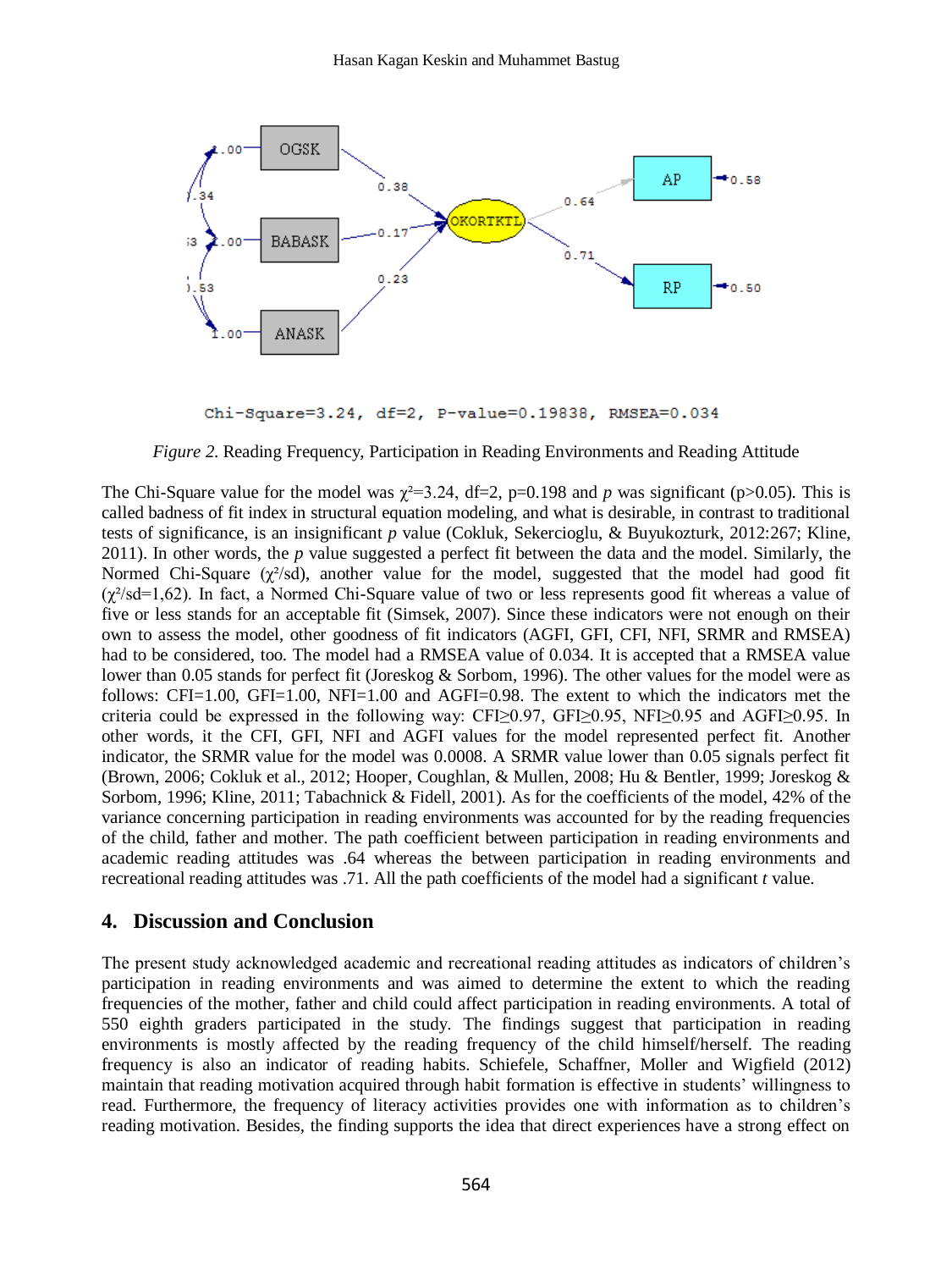behavior prediction (Hogg & Vaughan, 2011). In order to do so, however, such experiences should make a positive impression on individuals.

The reading frequencies of both the father and the mother have less influence on participation in reading environments when compared to that of the child. This can be attributed to the fact that the reading frequency of parents can only indirectly predict the child"s behavior. Attaching importance to reading activities carried out collectively by parents and children, Anbar (1986) notes that such activities increase the willingness of both parties to get involved in similar activities thanks to the process of interaction. Similarly, Hume et al. (2012) report that parents" exposing their children to literacy activities leads the latter to have more interest in literacy practice. This is consistent with the finding of the model in the present study that the reading frequency of parents has an influence on children"s participation in reading environments. Therefore, it can be argued that parental reading at home is imitated by children and increases their willingness to get involved in reading environments. The argument seems to support DeBaryshe's (1995) idea that parents serve as role models for their children as far as reading is concerned.

Furthermore, there was a positive and significant correlation between students" participation in reading environments, the latent variable, and the two different reading attitudes as indicators of this latent variable. A closer analysis of the findings suggested a higher correlation between the latent variable and recreational reading attitude than between the latent variable and academic reading attitude. The finding can be explained by the fact that the reading frequencies expressed in the study model were measured through recreational reading materials. The finding also confirms the idea that the reading attitude is comprised of different components (Ozbay and Uyar, 2009; McKenna et al., 2012). In other words, a difference in the purpose of reading and environment leads to a corresponding differentiation in reading attitudes. Therefore, it is not surprising that materials designed for a particular reading purpose (academic, recreational and so forth) will have a stronger influence on the corresponding reading attitude (academic, recreational and so forth). However, it is hard to say that this limitation is so clear-cut. That is because different reading attitudes are also correlated with one another (Bastug & Keskin, 2013; McKenna et al., 2012; Ozbay & Uyar, 2009). In the present study, accordingly, there was a significant correlation between willingness to participate in reading environments and academic reading attitude. Willingness to participate in reading environments was assessed in the present study, as stated above, on the basis of the reading frequency for recreational texts. Thus, it is not surprising that the coefficient for the correlation between academic reading attitudes and the latent variable was lower when compared to the one for the correlation between recreational reading attitudes and the latent variable. That is because it is only natural that individuals with academic reading attitudes opt for academic texts whereas those with recreational reading attitudes favor recreational texts

The positive effect of reading activities with texts designed for a different purpose on academic reading attitude can be explained by the term "endurance in reading". In fact, Kostewicz and Kubina (2010) compare the process of acquiring endurance in reading to preparation for a particular sports activity. In other words, endurance in something involves extensive exercising. At this point, it can be asserted that reading performance on different materials facilitates students" academic reading. Even so, recreational reading does not always promote academic reading. For instance, McNinch (1997) administered a program entitled "Earning by Learning" to a group of students. The author observed positive changes in their recreational reading attitude but not a notable one in their academic reading attitude. This makes it clear that endurance in reading is a factor that should be dealt with and considered more.

Accordingly, it can be recommended that further studies could attempt to reveal the effect of recreational reading materials on recreational reading attitude or the effect of academic reading materials on academic reading attitude. In addition, further researchers could investigate whether the effect of reading frequency on willingness to participate in reading environments is a motivational process brought about by force of habit.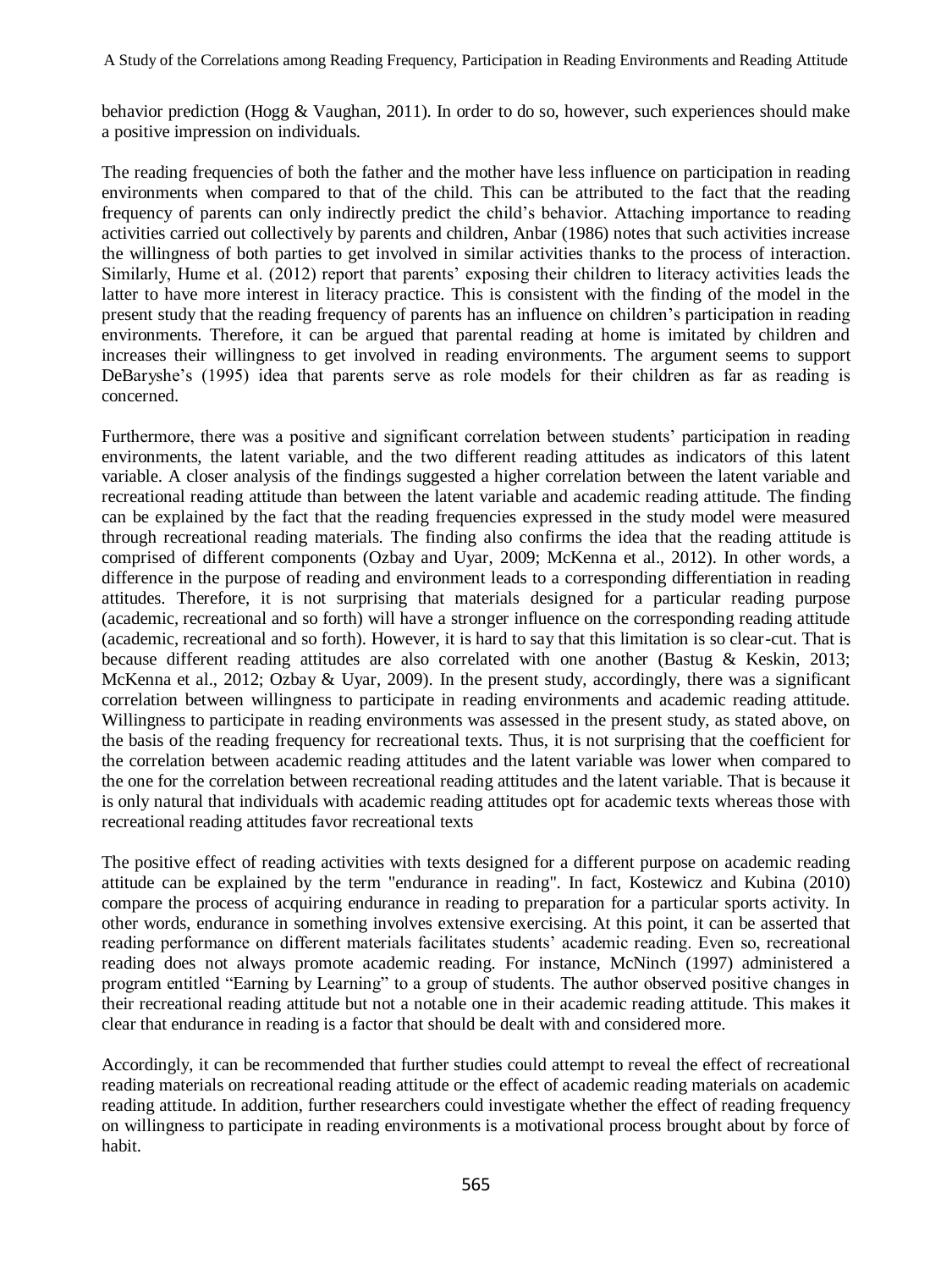The present study had two main limitations. First, the reading frequency was the only component of the latent variable in the study, and indicators of the latent variable were confined to academic and recreational reading attitudes. Therefore, it is necessary to consider other variables, too, such as motivational beliefs and reading frequency at school. The other limitation was that the reading frequency was confined to reading in print settings. However, it is known that most students are involved in a substantial amount of reading in digital settings, too (Gunes, 2010).

Serving as role models, parents are an important factor in children"s development of a reading attitude (DeBaryshe, 1995). Therefore, children can be enabled to develop a reading habit through frequent reading activities and positive experiences at home. On the other hand, children who enjoy participating in reading environments and doing related activities have not only academic but also recreational reading attitudes. In conclusion, it can be argued that parents' organizing frequent reading activities at home encourage their children to participate in reading environments

## **References**

Ajzen, l. (2005). *Attitudes, personality and behavior*. New York: Open University Press.

- Akyol, H. (2012). *Türkçe ilkokuma yazma öğretimi* (11 ed.). Ankara: Pegem Akademi.
- Anbar, A. (1986). Reading acquisition of preschool children without systematic instruction. *Early Childhood Research Quarterly, 1*(1), 69-83.
- Anderson, R. C., Wilson, P. T., & Fielding, L. G. (1988). Growth in reading and how children spend their time outside of school. *Reading Research Quarterly, 23*(3), 285-303.
- Baldemir, E., Özkoç, H., & İşçi, Ö. (2009). Mimic model ve yolsuzluk üzerine Türkiye uygulaması. *Dokuz Eylül Üniversitesi İktisadi ve İdari Bilimler Fakültesi Dergisi, 24*(2), 49-63. Retrieved from on 08.09.2013 https:/[/www.google.com.tr/#q=mimic+model+%C3%A7al%C4%B1%C5%9Fmalar%C4%](http://www.google.com.tr/#q=mimic+model+%C3%A7al%C4%B1%C5%9Fmalar%C4%B1) [B1](http://www.google.com.tr/#q=mimic+model+%C3%A7al%C4%B1%C5%9Fmalar%C4%B1)
- Baştuğ, M., & Keskin, H. K. (2013). Ergenlik dönemi okuma tutumu ölçeği"nin Türkçeye uyarlanması. *Turkish Studies, 8*(4), 295-311.
- Bentler, P. M., & Chou, C.-P. (1987). Practical issues in structural modeling. *Sociological Methods & Research, 16*(1), 78-117.
- Breusch, T. (2005). Estimating the underground economy using mimic models. . Retrieved from on 01.09.2013 <http://128.118.178.162/eps/em/papers/0507/0507003.pdf>
- <span id="page-6-0"></span>Brown, T. A. (2006). *Confirmatory factor analysis for applied research*. New York: Guilford Publications.
- Bus, A. G., van IJzendoorn, M. H., & Pellegrini, A. D. (1995). Joint book reading makes for success in learning to read: A meta-analysis on intergenerational transmission of literacy. *Review of Educational Research, 65*(1), 1-21.
- Cloer, T., & Pearman, B. (1992). *The relationship of gender to attitudes about academic and recreational reading*: ERIC Clearinghouse.
- <span id="page-6-1"></span>Çokluk, Ö., Şekercioğlu, G., & Büyüköztürk, Ş. (2012). *Sosyal bilimler için çok değişkenli istatistik SPSS ve LISREL uygulamaları* (2 ed.). Ankara: Pegem Akademi Tic. Ltd. Şti.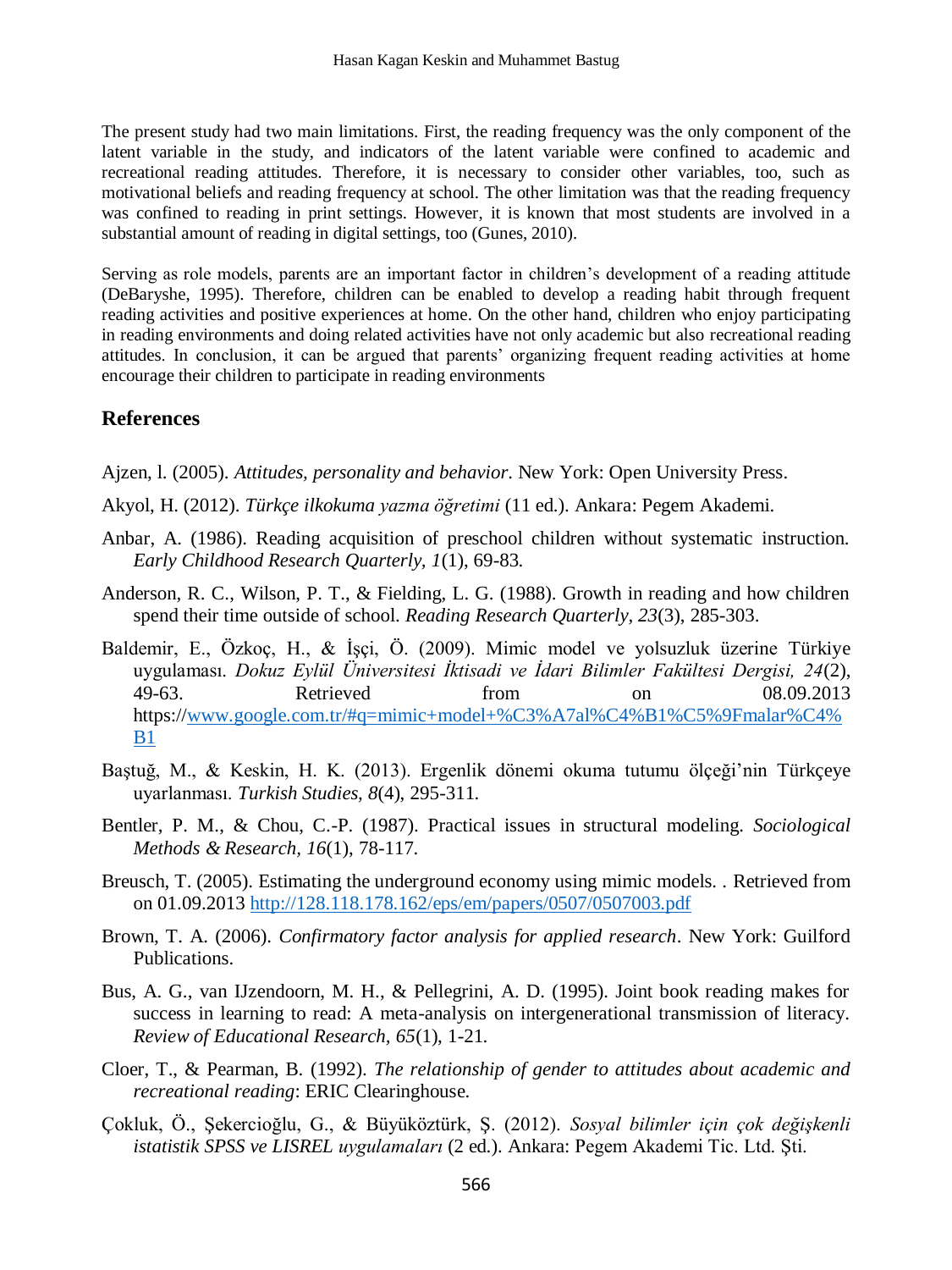- De Naeghel, J., Van Keer, H., Vansteenkiste, M., & Rosseel, Y. (2012). The relation between elementary students' recreational and academic reading motivation, reading frequency, engagement, and comprehension: A self-determination theory perspective. *Journal of Educational Psychology, 104*(4), 1006-1021.
- DeBaryshe, B. D. (1995). Maternal belief systems: Linchpin in the home reading process. *Journal of Applied Developmental Psychology, 16*(1), 1-20.
- Güneş, F. (2010). Öğrencilerde ekran okuma ve ekranik düşünme. *MKÜ Sosyal Bilimler Enstitüsü Dergisi*(14), 1-20.
- Güneş, F. (2013). *Türkçe öğretimi yaklaşımlar ve modeller*. Ankara: Pegem Akademi.
- Hair, J. F., Anderson, R. E., Tatham, R. L., & Black, W. C. (1998). *Multivariate data analysis* (5 ed.). New Jersey: Prentice-Hall İnternational INC.
- Hogg, M. A., & Vaughan, G. M. (2011). *Social psychology* (İ. Yıldız & A. Gelmez, Trans.): Pearson/Prentice Hall.
- Hong Ng, S., Chai, C. S., & Yee, S. Y. (2010). *Changing the reading attitude of young children through facebook*. Paper presented at the 18th International Conference on Computers in Education.
- <span id="page-7-0"></span>Hooper, D., Coughlan, J., & Mullen, M. R. (2008). Structural equation modelling: Guidelines for determining model fit *The Electronic Journal of Business Research Methods 6*(1), 53-60.
- <span id="page-7-1"></span>Hu, L. t., & Bentler, P. M. (1999). Cutoff criteria for fit indexes in covariance structure analysis: Conventional criteria versus new alternatives. *Struct Equ Modeling, 6*(1), 1-55.
- Hume, L. E., Lonigan, C. J., & McOueen, J. D. (2012). Children's literacy interest and its relation to parents" literacy-promoting practices. *Journal of Research in Reading*, n/a-n/a.
- Jöreskog, K. G., & Goldberger, A. S. (1975). Estimation of a model with multiple indicators and multiple causes of a single latent variable. *Journal of the American Statistical Association, 70*(351a), 631-639.
- <span id="page-7-2"></span>Jöreskog, K. G., & Sörbom, D. (1996). *Lisrel 8: User's reference guide*: Scientific Software International, Incorporated.
- Jöreskog, K. G., & Sörbom, D. (2006). Lisrel for windows (Version 8): Scientific Software International.
- Keskin, H. K. (2013). Impacts of reading metacognitive strategies and reading attitudes on school success. *International Journal of Academic Research, 5*(5), 312-317.
- <span id="page-7-3"></span>Kline, R. B. (2011). *Principles and practice of structural equation modeling* (3 ed.). New York: The Guilford Press.
- Kostewicz, D. E., & Kubina, R. M. (2010). A comparision of two reading fluency methods: Repeated readings to fluency criterion and interval sprinting. *Reading Improvement, 47*(1), 43-63.
- Levitt, R., & Red Owl, R. H. (2013). Effects of early literacy environments on the reading attitudes, behaviours and values of veteran teachers. *Learning Environments Research, 16*(3), 387-409.